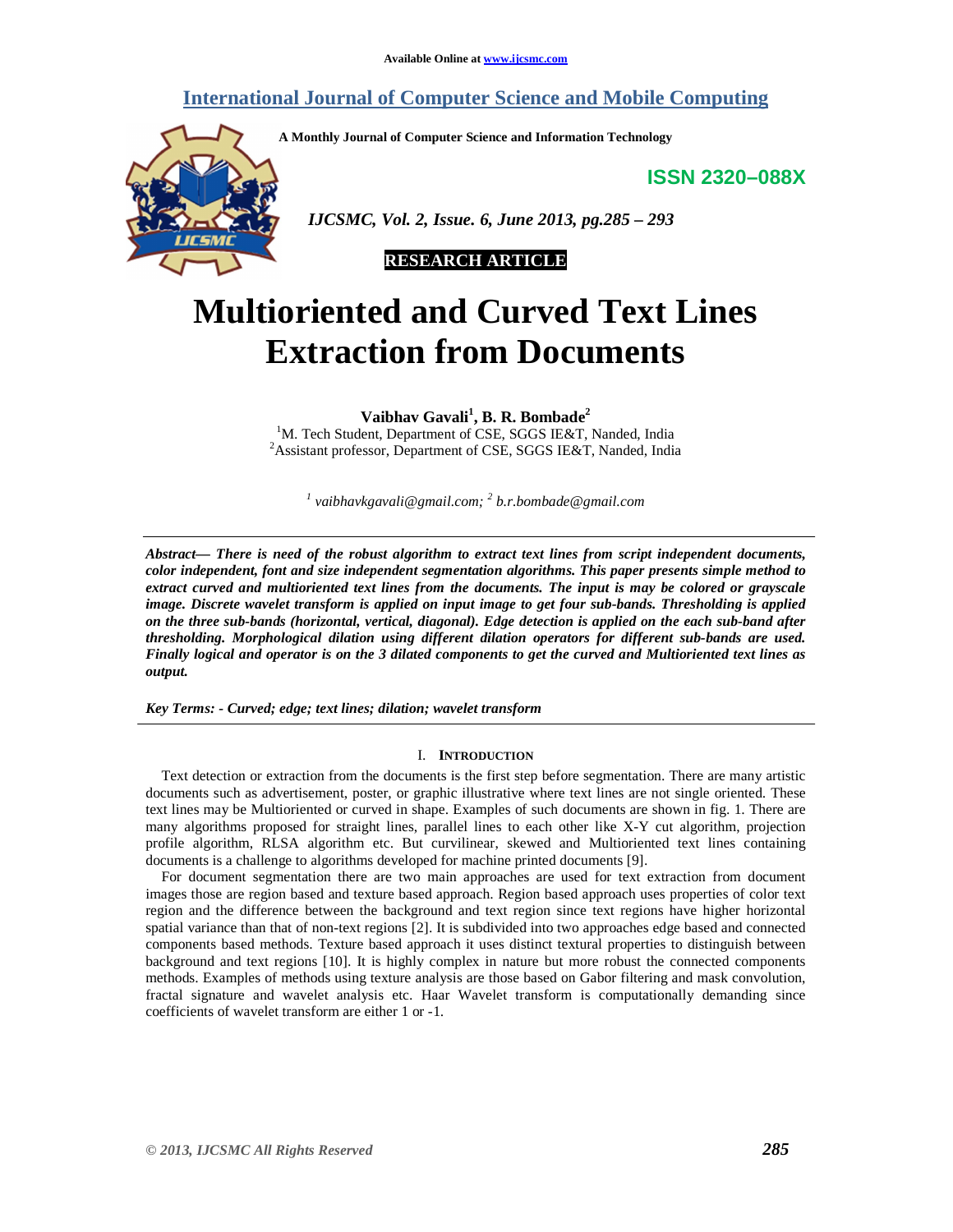



(c)

Fig.1. (a) Curved text, (b) Curved and Multioriented text, (c) Skewed Multioriented text.

These wavelets are real, orthogonal symmetric and it allows perfect localization of transform domain [1]. An application of the wavelet transform is the formation of the classification feature using the statistical characteristics of wavelet coefficients [5].

Detection and extraction of text from document images involves challenges since the characters may be of any color, background color, different color intensity, font size and font style of the characters [5]. Luminance of the document may vary due to degradation and presence of noise

There are wide areas and fields like postal code from address on the envelopes and sorting of mail, bank cheque processing, in libraries for computerized the storage of book and texts, also reading devices for blind people etc.[2] where document segmentation is required.

#### II. **RELATED WORK**

In Adaptive Color Reduction (ACR) technique and Page Layout Analysis (PLA) approach ACR technique is used to obtain optimal number of colors and convert the document into principal colors using color quantization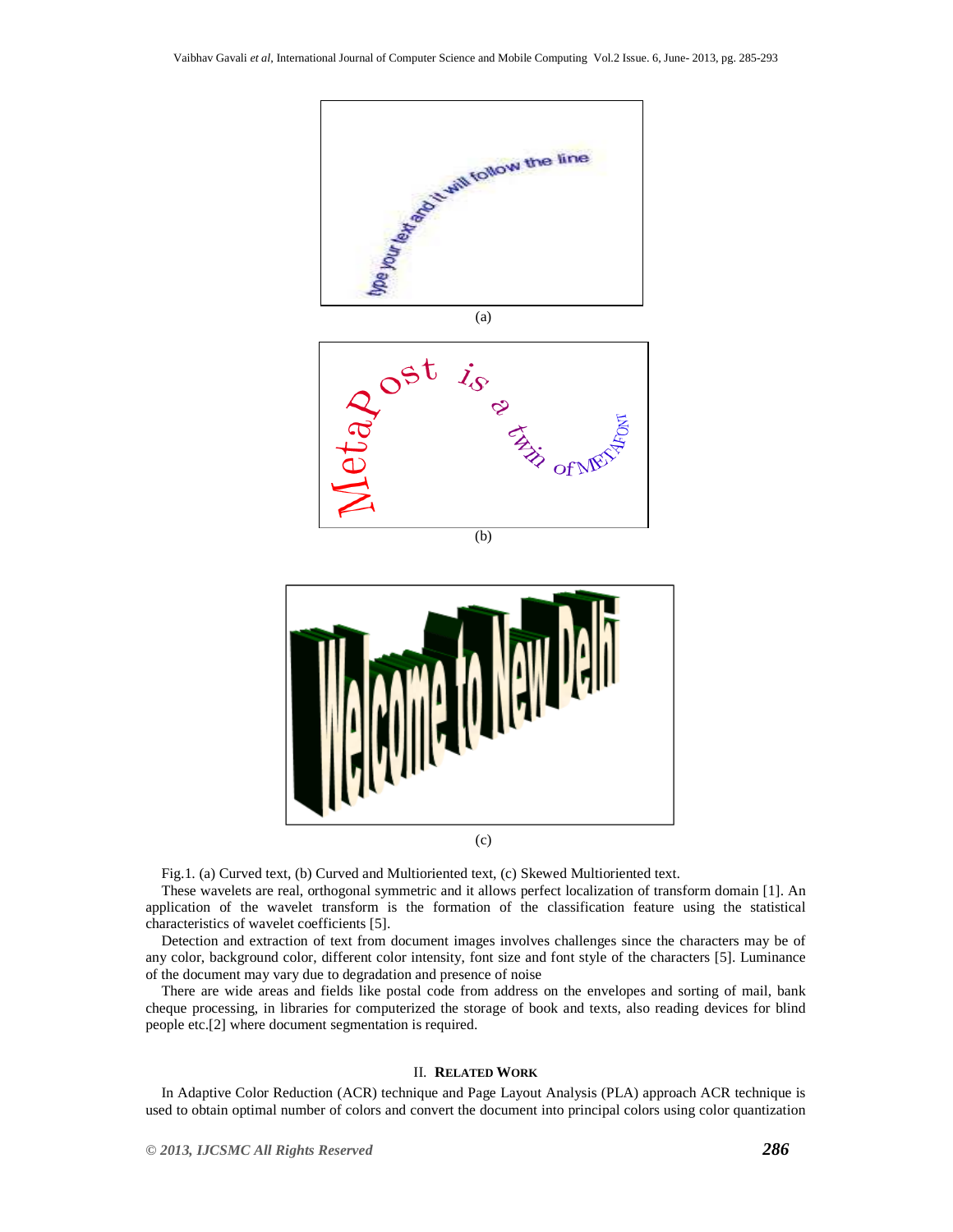algorithm [6]. Then the document image is split into the separable color plains. PLA is applied to each color plains and identifies the text regions. Merging procedure is applied to merge the text regions derived from the color plains and to produce output document [6]. Using contourlet transform image is transformed into directional sub-bands with texture details. Contourlet transform does not offer a high degree of directionality and anisotropy than wavelet transform [7]. Since it is not shift variant NSCT (non sub-sampled contourlet transform) is used. It captures Multioriented texture details at high frequency components so as to produce text regions whereas at low frequency gives rise to non-text region [7].

Using wavelet transform a method is proposed for text extraction from different kinds of images (document image, scene text image, caption text image) [1]. A proposed method for kannada text extraction from images/videos from documents. It uses color reduction technique and standard deviation based technique to detect edges and localization of text regions [4]. Another method for text extraction from the color images using wavelet transform for documents may contain different objects with text, any color, background of the document may be different [5]. A system is proposed for text extraction and removal of non-text areas using wavelet transform in color images from static or video sequences [2].Text extraction algorithm is proposed to extract text from newspaper using wavelet transform [3].

A method proposed for curved and multioriented text lines extraction based on the concept of water reservoir analogy. A reservoir is a metaphor to illustrate the cavity region of a character where water can be stored [8]. In this method first connected components are labeled and identified either as isolated touching. Then each touching component is classified either straight type or curve type depending on reservoir base area and envelope points. Based on the type of the component two candidate points are computed from each touching component. Finally candidate points of each component are detected and after analogy these candidate regions components are grouped to get individual text lines [8]. Local linearity based technique to identify Multioriented or curved text lines from English and Chinese document [11]. First it split the document image into some small constant width and then local orientation is estimated in each of these sub-regions. Extract text lines by extending local orientation of the sub-regions.

Different methods for extraction of text line in arbitrary orientations from mixed text and graphics regions. It uses character bounding box and hough transform but cannot handle curved text lines and lines of arbitrary size [12]. In fuzzy curve-tracing algorithm to detect curve text lines from English and Chinese documents. Here, at first, character pixels are grouped based n the fuzzy c-means algorithm. Each cluster center represents all its associated pixels in a class to reduce the amount of data substantially. Then, analyzing the spatial relationship, cluster centers are connected to generate the initial curve representing the text path. Finally, the text pixels are clustered again under the constraint that the path passing through the cluster centers must be smooth. Main drawback of the method is to define the smoothness term properly [13]. Method proposed to extract straight text lines in arbitrary orientations. In this method, line anchors are first found in the document image and then text lines are generated expanding the line anchors [14].

A computational geometric approach to extract text lines from a document. Although this method can handle document images with complex layout, it cannot handle curved text lines [15].

#### III. **PROPOSED ALGORITHM**

We present a method for extraction of text lines from the curved and multioriented text documents using the Haar discrete wavelet transform (Haar DWT). The edges detection is performed by using 2-D Haar DWT [3] and some of the non-text edges are removed using thresholding. Afterward, we use different morphological dilation operators to connect the isolated candidate text edges in each detail component sub band of the binary image. Although the color component may differ in a text region, the information about colors does not help extracting texts from images. If the input image is a gray-level image, the image is processed directly starting at discrete wavelet transform [2]. If the input image is colored then its RGB components are used to get intensity of the image as follows

# Y=0.299R+0.587G+0.114B

If the input image itself is stored in the DWT compressed form, DWT operation can be omitted in the proposed algorithm. The following flow chart describes the complete algorithm [5] as shown in fig. 2.

#### A. Haar Discrete Wavelet Transform

It is used to get frequency components of the document. It uses two filters for two times to get more combinations of the filters to filter for getting components which are low pass and high pass filter.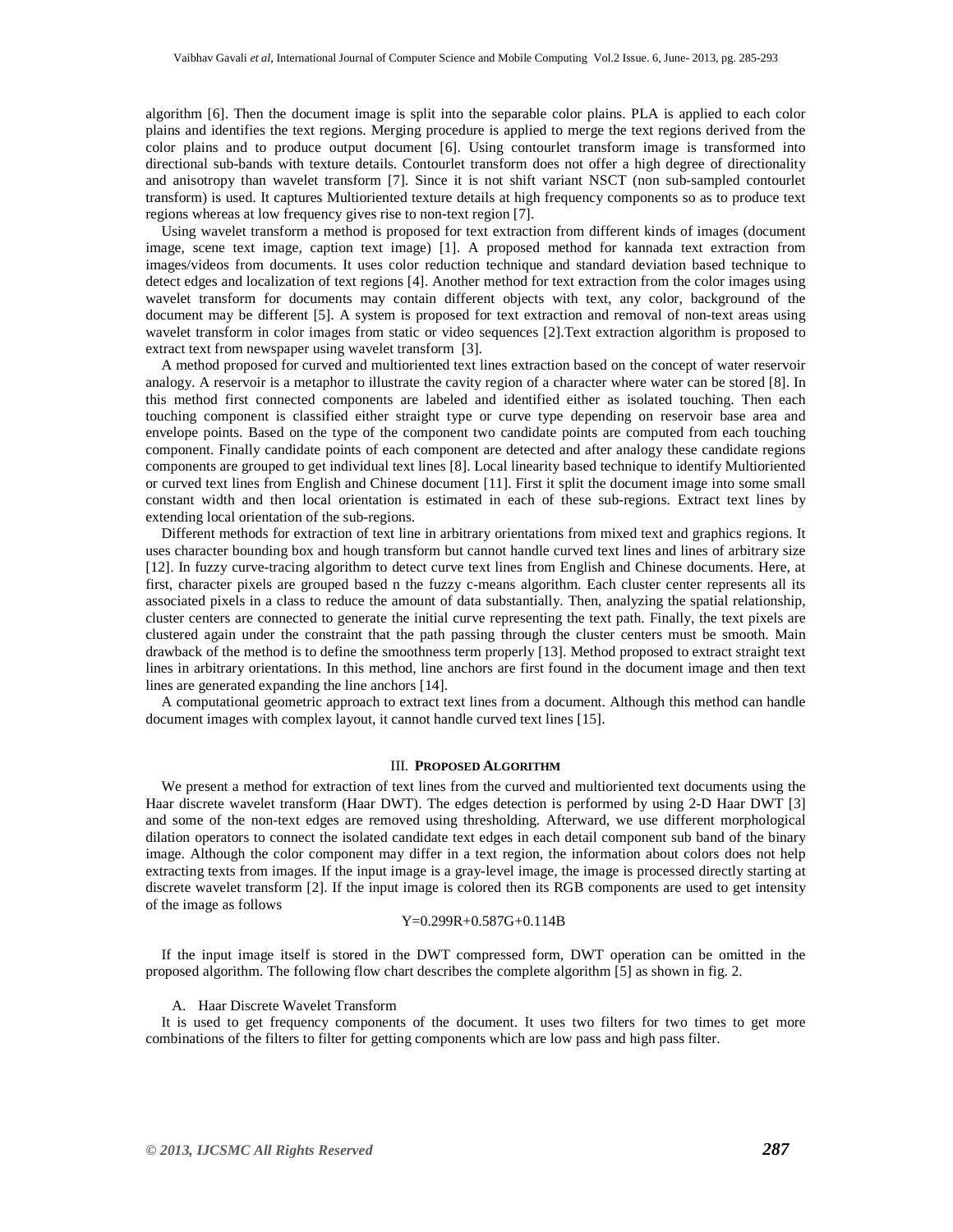

Fig.2. Proposed text line extraction algorithm

It decomposes image into four components using two filters LL, LH, HL, HH. Out of which LL is an average component derived and LH, HL, HH are detail components as shown in the fig. 3. DWT has been employed to detect edges of an original image. The traditional edge detection filters can provide the similar result as well. However, 2-D DWT can detect three kinds of edges at a time while traditional edge detection filters cannot [5]. Since traditional edge detection filters detect three kinds of edges by using four kinds of mask operators. Therefore, processing times of the traditional edge detection filters is slower than 2-D DWT [5].

| LL | HL |  |
|----|----|--|
|    |    |  |
| LH | HH |  |
|    |    |  |
|    |    |  |

Fig.3. Sub-bands after DWT decomposition

# B. Thresholding

Thresholding is an important for document segmentation. It distinguishes the image regions as objects or the background. Although the detected edges are consist of text edges and non-text edges or background in every detail component sub-band, we can distinguish them due to the fact that the intensity of the text edges is higher than that of the non-text edges as background. Thus, we can select an appropriate threshold value and preliminarily separate background from text region in the detail component sub-bands. In this subsection, we employ dynamic thresholding to calculate the target threshold value *T*. The target threshold value is obtained by performing an equation on each pixel with its neighboring pixels. We employ two mask operators to obtain such an equation and then calculate the threshold value for each pixel in the 3 detail sub-bands. Basically, the dynamic thresholding method obtains different target threshold values for different images. Each detail component sub band *es* is then compared with *T* to obtain a binary image (*e*) [3].

The threshold T is determined by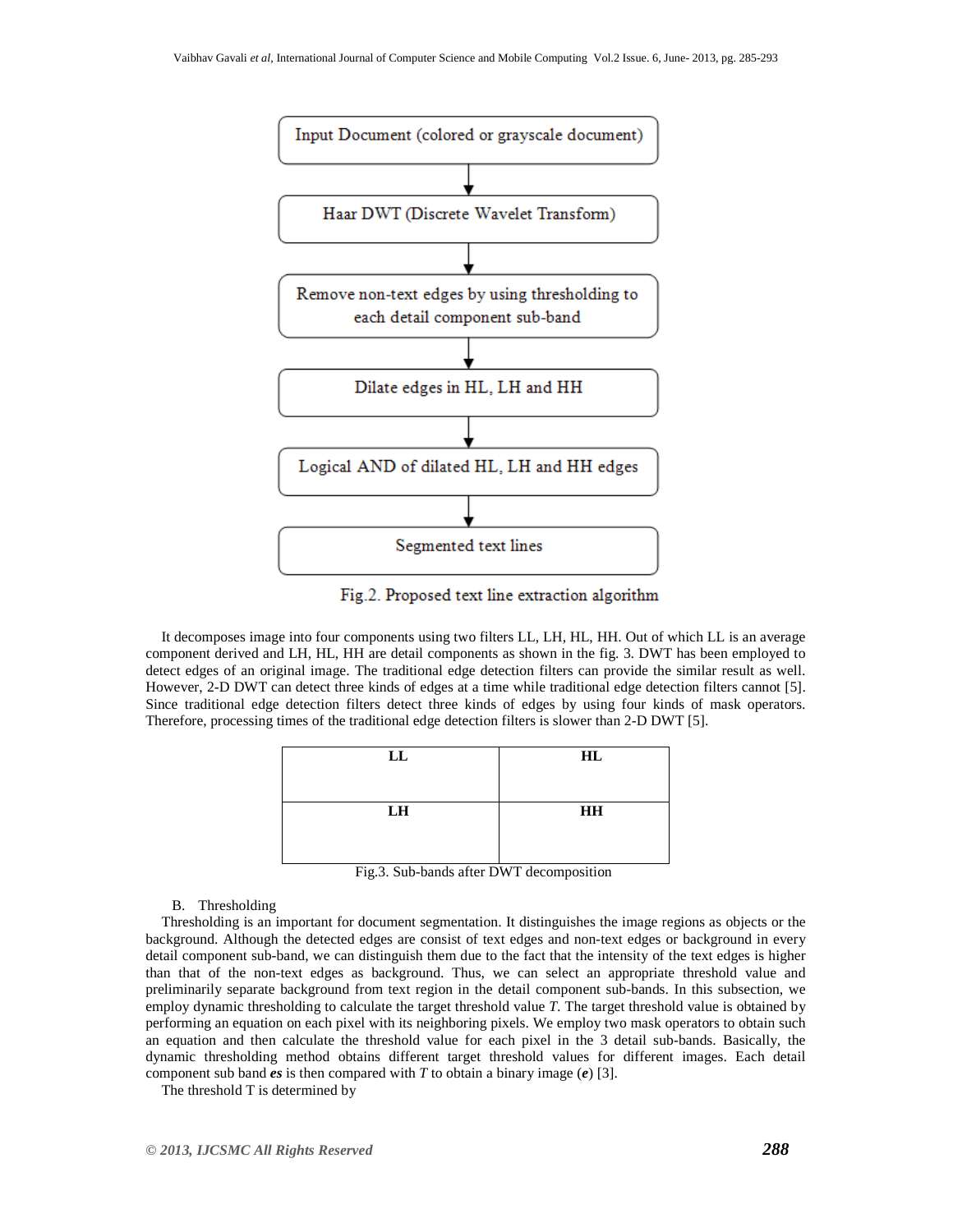$$
T = \sum (s s(i,j) \times s(i,j))
$$
  
\n
$$
T = \sum (s(i,j))
$$
 (1)

Where

$$
S(i,j) = Max(|g1^{**}es(i,j)|, |g2^{**}es(i,j)|) \qquad (2)
$$

*and* 

$$
gl=[-1 0 1], g2=[-1 0 1]'
$$
\nIn Eq. (2), "\*\*" denote two-dimensional linear convolution. (3)

After calculating s(i, j) for each detail component sub-band we can apply Eq. (1) to compute *T* and the binary edge image (*e*) is then given by

$$
\begin{array}{c}\n\text{(255, if es(t,j) > T)}\\
e(i,j)=\n\end{array} \n\tag{4}
$$

In e image we get most of the text edges. It is obtained for each of the sub-band separately [3].

#### C. Text Region Extraction

In this subsection we apply morphological dilation operation and logical AND operator for text extraction. We use different morphological operators on each of the sub-band to get the text regions. In text regions, vertical edges, horizontal edges and diagonal edges are mingled together while they are distributed separately in text regions. Since text regions are composed of vertical edges, horizontal edges and diagonal edges, we can determine the text regions to be the regions where those three kinds of edges are intermixed [5]. Text edges are generally short and connected with each other in different orientation. We use 3×5 for horizontal operators, 3×3 for diagonal operators and 7×3 for vertical operators as shown in fig.4. The dilation operators for the three detail sub-bands are designed differently so as to fit the text characteristics. The logical AND is then carried on three kinds (vertical, horizontal and diagonal) of edges after morphological dilation [5]. Since three kinds of edge regions are intermixed in the text regions, overlapping appears a lot after the morphological dilation due to the expansion of each single edge. On the contrary, only one kind of edge region or two kinds of edge regions exist separately in the background and hence there is no overlapping even after the dilation. Therefore, the AND operator helps us to obtain the candidate text regions. Sometimes the text candidate regions may contain some non-text or background component regions which are too large or too small [5].



Fig.4. Different morphological dilation operators

After the logical AND operation performed on the dilated edges of the sub-bands we get the text lines extracted from the documents.

#### IV. **EXPERIMENTAL RESULTS**

For experimental purpose we have chosen 100 sample document images of different size of pixels. Out of which 20 curved documents and 80 multioriented and skewed documents. Dataset is chosen from different posters, covers of book, greeting cards, advertisements, magazine covers, newspaper cuttings, graffiti phrases from devnagari and English scripts.

The overall processing cost of the method depends on the size of the input document image and the size of the obtained text regions according to document size.

The performance was evaluated by comparing the manually extracted ground truth regions with the automatically extracted regions. The precision and recall rates (Equations (5) and (6)), have been computed based on the number of correctly detected words in document image in order to further evaluated the efficiency and robustness. The precision rate is defined as the ration of correctly detected words to the sum of correctly detected words plus false positive. False positive are those regions in the image, which are actually not characters of text, but have detected by the algorithm as text regions.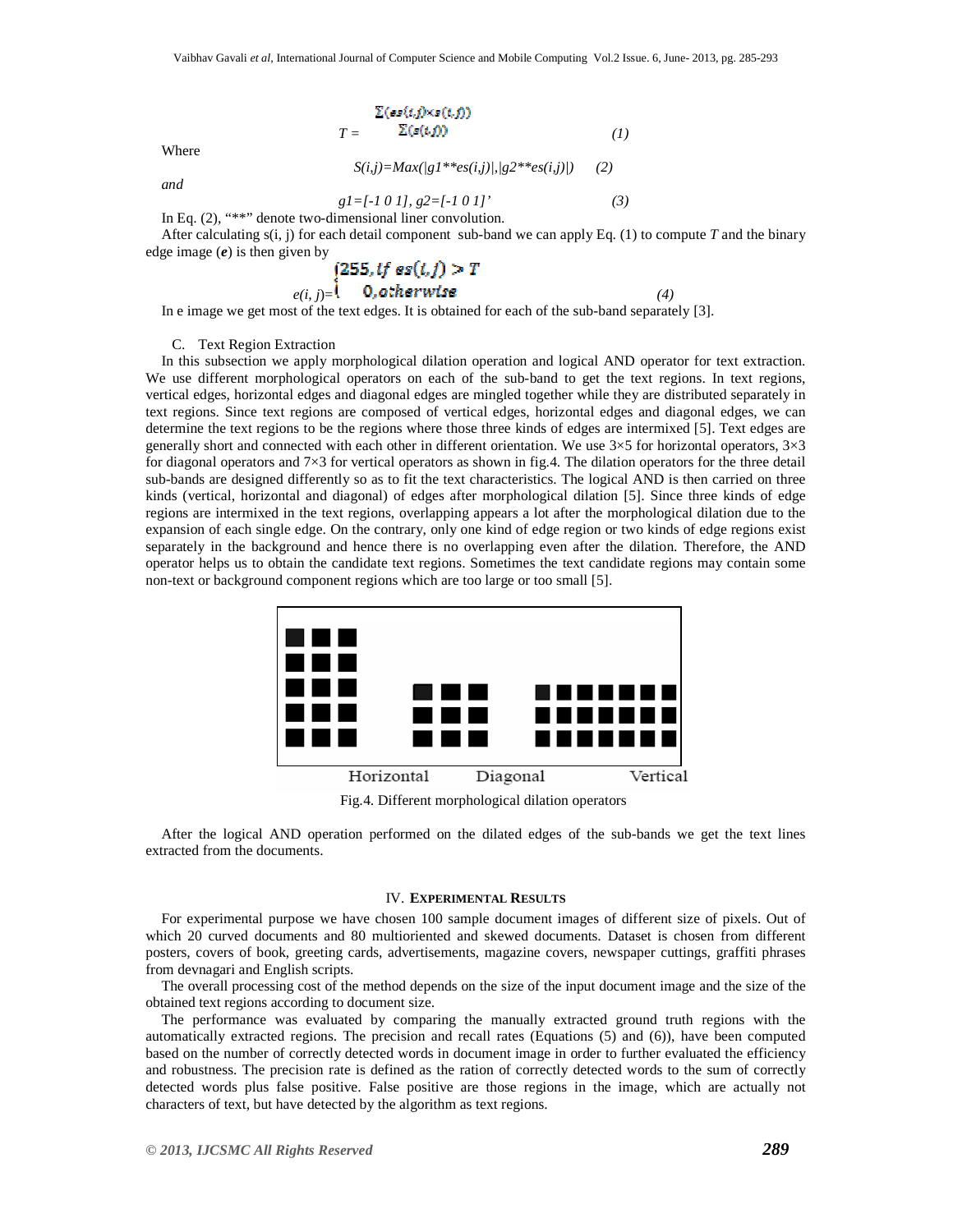Correctly detected words Precision Rate= ----------------------------------- \*100% (5) Correctly detected words + False Positives

The Recall rate is defined as the ratio of correctly detected words to the sum of correctly detected words plus false negatives. False negatives are those regions in the image which are actually text characters, but have been not detected by the method.

Correctly detected words

 Recall Rate= ----------------------------------- \*100% (6) Correctly detected words + False Negatives

Figures 5(a), 5(c), 5(e), 5(g), 5(i) are the input given to our method and figures 5(b), 5(d), 5(f), 5(h), 5(j) are the output documents of given documents respectively.

| <b>TEST DATA</b>                         | <b>NO OF</b><br><b>DOCUMENTS</b> | <b>PRECISION</b><br><b>RATE</b> | <b>RECALL</b><br><b>RATE</b> |
|------------------------------------------|----------------------------------|---------------------------------|------------------------------|
| <b>CURVED</b><br><b>DOCUMENTS</b>        | 20                               | 92.4                            | 91.4                         |
| <b>MULTIORIENTED</b><br><b>DOCUMENTS</b> | 80                               | 88.6                            | 93.2                         |
| <b>TOTAL</b>                             | 100                              | 90.5                            | 92.3                         |

Table 1. Analysis of precession rate and recall rate

We have obtained 90.5% precision rate for our method and 92.25% recall rate for our method using total dataset of curved and multioriented document images which is shown in the table 1. The percentage of precision and recall rate calculated is optimal due to small and single characters present in our documents. In case of the distance between two words is high then it is difficult to detect those lines for water reservoir technique which is removed by using our method.

A threshold can be used for different values according to the different requirements in aspects of accuracy and text detection rate from the document. In case of some applications where higher detection rate is preferred, one-phase thresholding with moderate value can be used. In other applications where higher accuracy is preferred, lower false negatives are preferred; the two-phase thresholding with a higher value can be used for better results.



Fig.5(a). Input document



Fig.5(b). Output document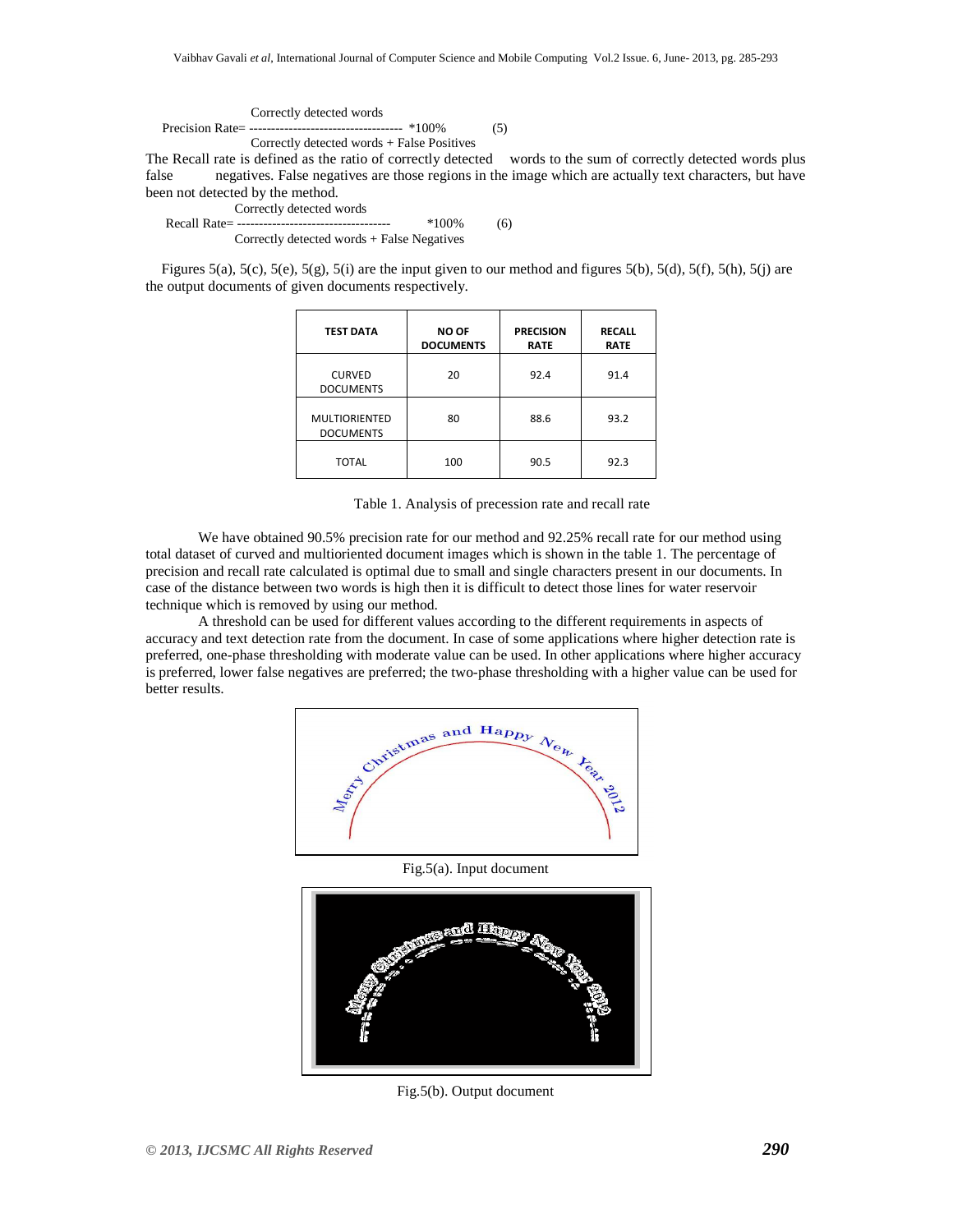

Fig,5(c). Input document



Fig.5(d). Output document



Fig.5(e). Input document



Fig.5(f). Output document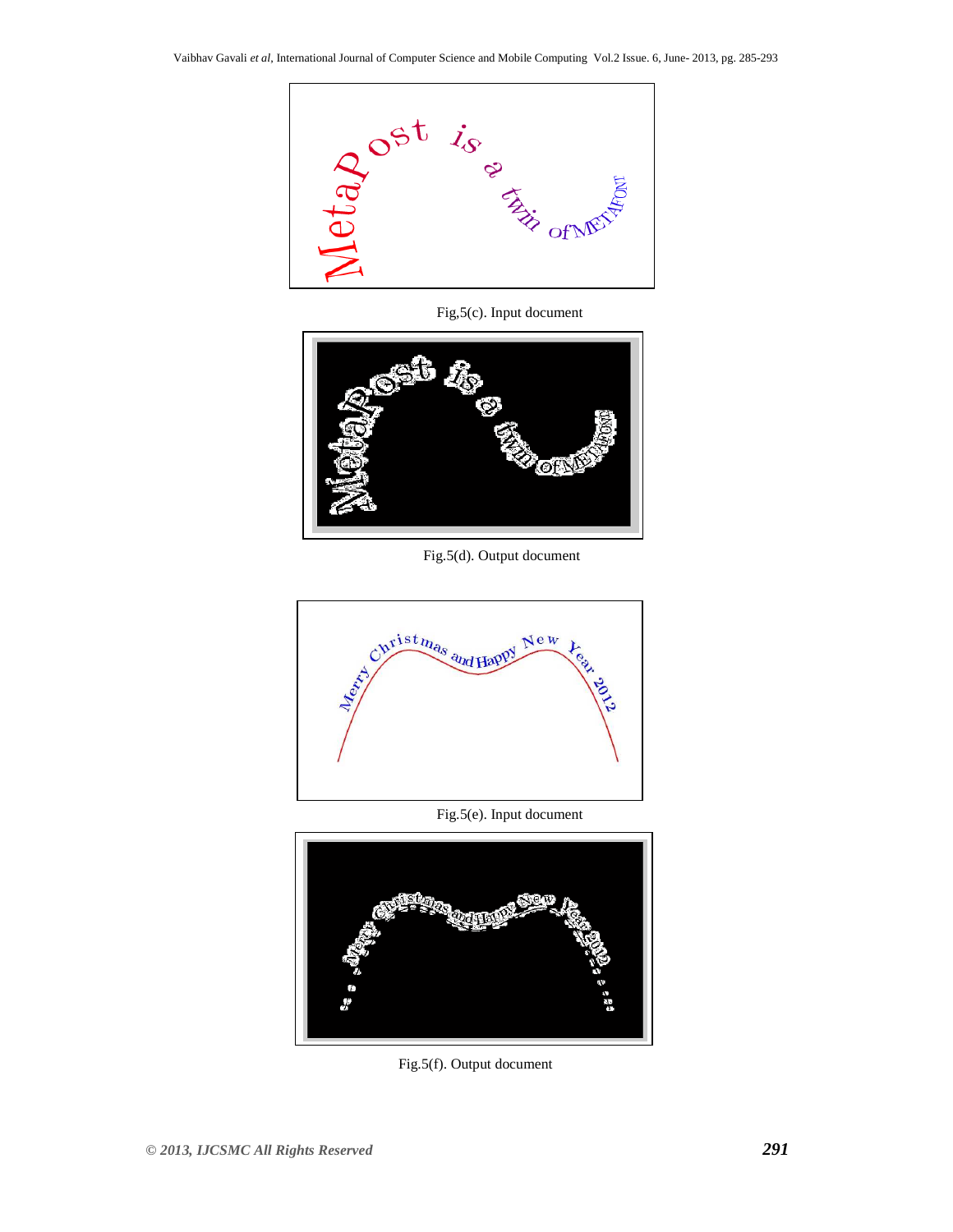

Fig,5(g). Input document



Fig.5(h). Output document



Fig,5(i). Input document



Fig.5(j). Output document